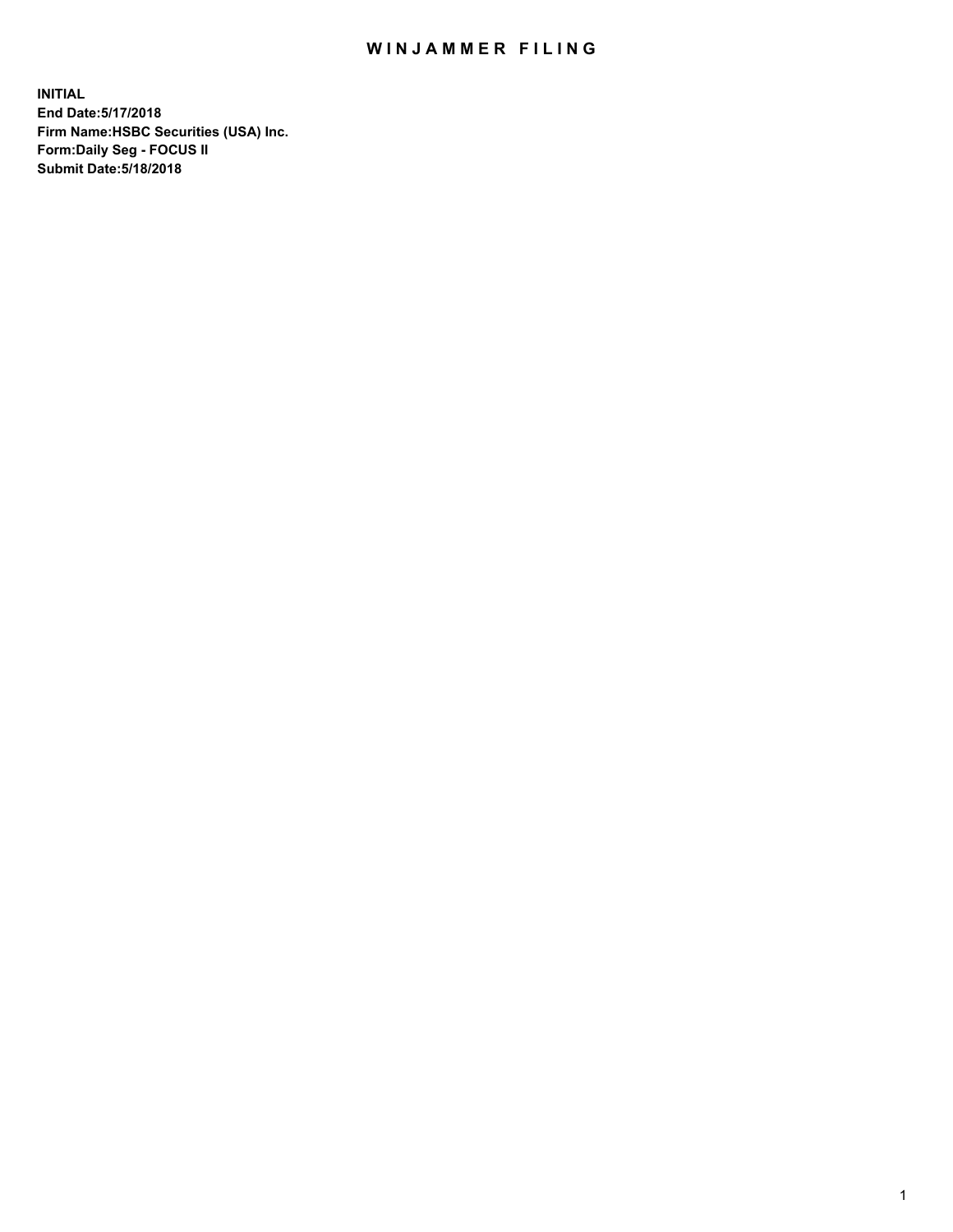## **INITIAL End Date:5/17/2018 Firm Name:HSBC Securities (USA) Inc. Form:Daily Seg - FOCUS II Submit Date:5/18/2018 Daily Segregation - Cover Page**

| Name of Company<br><b>Contact Name</b><br><b>Contact Phone Number</b><br><b>Contact Email Address</b>                                                                                                                                                                                                                         | <b>HSBC Securities (USA) Inc.</b><br><b>Michael Vacca</b><br>212-525-7951<br>michael.vacca@us.hsbc.com |
|-------------------------------------------------------------------------------------------------------------------------------------------------------------------------------------------------------------------------------------------------------------------------------------------------------------------------------|--------------------------------------------------------------------------------------------------------|
| FCM's Customer Segregated Funds Residual Interest Target (choose one):<br>a. Minimum dollar amount: ; or<br>b. Minimum percentage of customer segregated funds required:%; or<br>c. Dollar amount range between: and; or<br>d. Percentage range of customer segregated funds required between: % and %.                       | 147,000,000<br><u>0</u><br>00<br>00                                                                    |
| FCM's Customer Secured Amount Funds Residual Interest Target (choose one):<br>a. Minimum dollar amount: ; or<br>b. Minimum percentage of customer secured funds required:%; or<br>c. Dollar amount range between: and; or<br>d. Percentage range of customer secured funds required between:% and%.                           | 25,000,000<br><u>00</u><br>0 <sub>0</sub>                                                              |
| FCM's Cleared Swaps Customer Collateral Residual Interest Target (choose one):<br>a. Minimum dollar amount: ; or<br>b. Minimum percentage of cleared swaps customer collateral required:%; or<br>c. Dollar amount range between: and; or<br>d. Percentage range of cleared swaps customer collateral required between:% and%. | 95,000,000<br><u>0</u><br><u>00</u><br><u>00</u>                                                       |

Attach supporting documents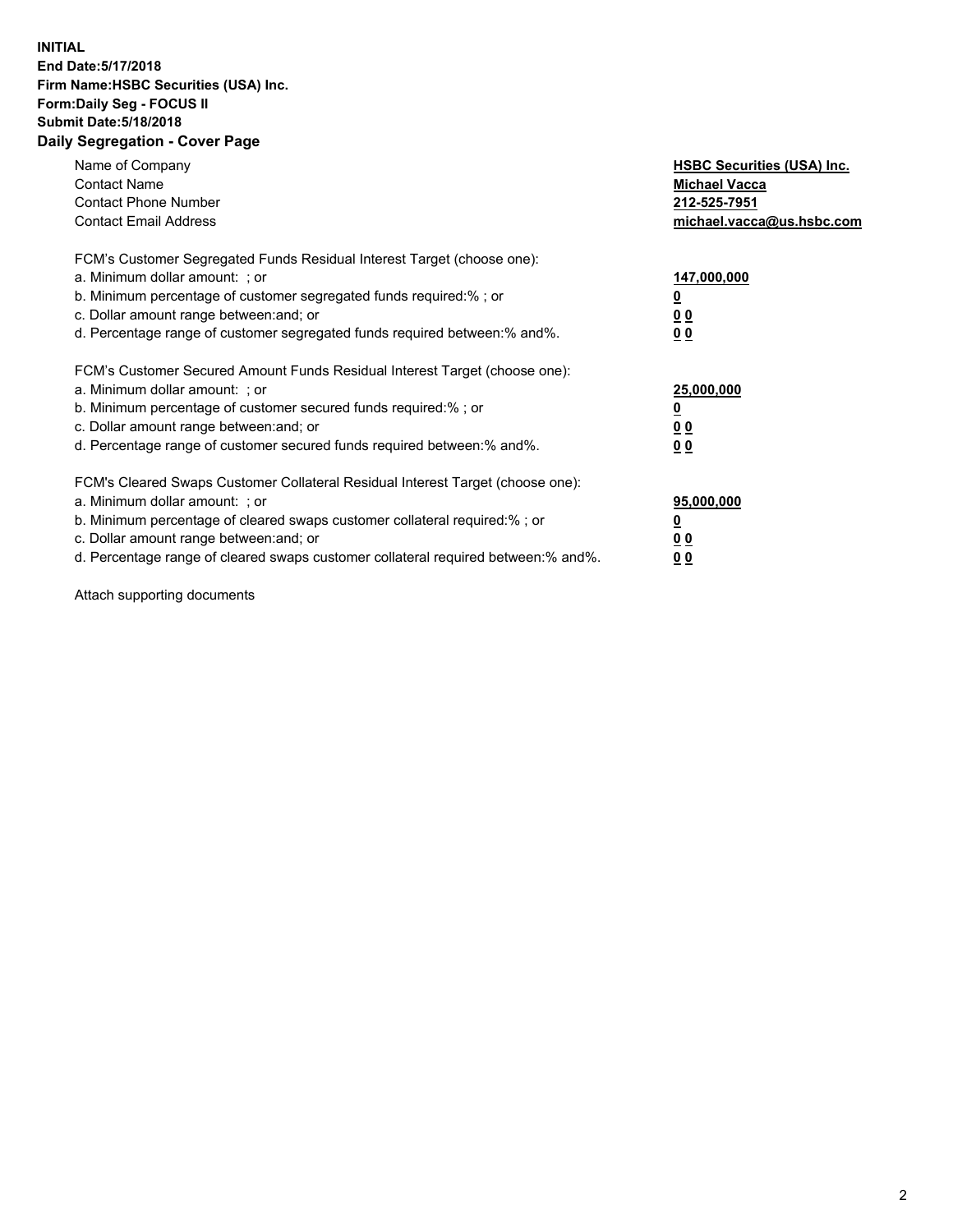**INITIAL End Date:5/17/2018 Firm Name:HSBC Securities (USA) Inc. Form:Daily Seg - FOCUS II Submit Date:5/18/2018 Daily Segregation - Secured Amounts**

Foreign Futures and Foreign Options Secured Amounts Amount required to be set aside pursuant to law, rule or regulation of a foreign government or a rule of a self-regulatory organization authorized thereunder **0** [7305] 1. Net ledger balance - Foreign Futures and Foreign Option Trading - All Customers A. Cash **115,258,932** [7315] B. Securities (at market) **94,203,584** [7317] 2. Net unrealized profit (loss) in open futures contracts traded on a foreign board of trade **-46,760,206** [7325] 3. Exchange traded options a. Market value of open option contracts purchased on a foreign board of trade **0** [7335] b. Market value of open contracts granted (sold) on a foreign board of trade **0** [7337] 4. Net equity (deficit) (add lines 1. 2. and 3.) **162,702,310** [7345] 5. Account liquidating to a deficit and account with a debit balances - gross amount **1,685,317** [7351] Less: amount offset by customer owned securities **-1,684,122** [7352] **1,195** [7354] 6. Amount required to be set aside as the secured amount - Net Liquidating Equity Method (add lines 4 and 5) **162,703,505** [7355] 7. Greater of amount required to be set aside pursuant to foreign jurisdiction (above) or line 6. **162,703,505** [7360] FUNDS DEPOSITED IN SEPARATE REGULATION 30.7 ACCOUNTS 1. Cash in banks A. Banks located in the United States **63,306,761** [7500] B. Other banks qualified under Regulation 30.7 **0** [7520] **63,306,761** [7530] 2. Securities A. In safekeeping with banks located in the United States **48,376,368** [7540] B. In safekeeping with other banks qualified under Regulation 30.7 **0** [7560] **48,376,368** [7570] 3. Equities with registered futures commission merchants A. Cash **0** [7580] B. Securities **0** [7590] C. Unrealized gain (loss) on open futures contracts **0** [7600] D. Value of long option contracts **0** [7610] E. Value of short option contracts **0** [7615] **0** [7620] 4. Amounts held by clearing organizations of foreign boards of trade A. Cash **0** [7640] B. Securities **0** [7650] C. Amount due to (from) clearing organization - daily variation **0** [7660] D. Value of long option contracts **0** [7670] E. Value of short option contracts **0** [7675] **0** [7680] 5. Amounts held by members of foreign boards of trade A. Cash **92,291,690** [7700] B. Securities **45,827,216** [7710] C. Unrealized gain (loss) on open futures contracts **-46,760,206** [7720] D. Value of long option contracts **0** [7730] E. Value of short option contracts **0** [7735] **91,358,700** [7740] 6. Amounts with other depositories designated by a foreign board of trade **0** [7760] 7. Segregated funds on hand **0** [7765] 8. Total funds in separate section 30.7 accounts **203,041,829** [7770] 9. Excess (deficiency) Set Aside for Secured Amount (subtract line 7 Secured Statement Page 1 from Line 8) **40,338,324** [7380] 10. Management Target Amount for Excess funds in separate section 30.7 accounts **25,000,000** [7780] 11. Excess (deficiency) funds in separate 30.7 accounts over (under) Management Target **15,338,324** [7785]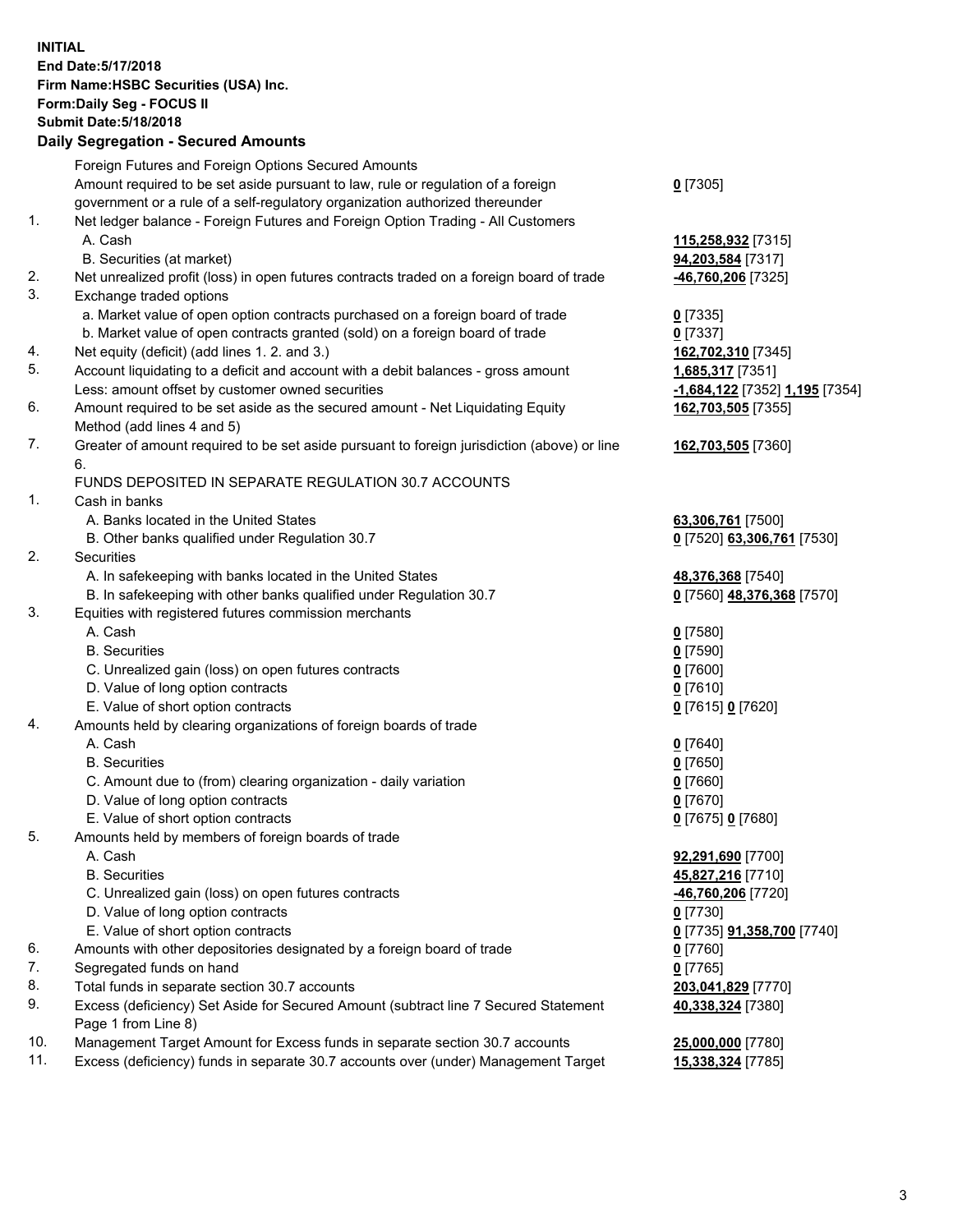**INITIAL End Date:5/17/2018 Firm Name:HSBC Securities (USA) Inc. Form:Daily Seg - FOCUS II Submit Date:5/18/2018 Daily Segregation - Segregation Statement** SEGREGATION REQUIREMENTS(Section 4d(2) of the CEAct) 1. Net ledger balance A. Cash **246,990,585** [7010] B. Securities (at market) **1,479,061,251** [7020] 2. Net unrealized profit (loss) in open futures contracts traded on a contract market **53,407,965** [7030] 3. Exchange traded options A. Add market value of open option contracts purchased on a contract market **317,853,284** [7032] B. Deduct market value of open option contracts granted (sold) on a contract market **-101,990,796** [7033] 4. Net equity (deficit) (add lines 1, 2 and 3) **1,995,322,289** [7040] 5. Accounts liquidating to a deficit and accounts with debit balances - gross amount **12,320,132** [7045] Less: amount offset by customer securities **-12,320,058** [7047] **74** [7050] 6. Amount required to be segregated (add lines 4 and 5) **1,995,322,363** [7060] FUNDS IN SEGREGATED ACCOUNTS 7. Deposited in segregated funds bank accounts A. Cash **24,929,323** [7070] B. Securities representing investments of customers' funds (at market) **0** [7080] C. Securities held for particular customers or option customers in lieu of cash (at market) **209,148,619** [7090] 8. Margins on deposit with derivatives clearing organizations of contract markets A. Cash **450,202,128** [7100] B. Securities representing investments of customers' funds (at market) **0** [7110] C. Securities held for particular customers or option customers in lieu of cash (at market) **1,222,738,652** [7120] 9. Net settlement from (to) derivatives clearing organizations of contract markets **-24,064,226** [7130] 10. Exchange traded options A. Value of open long option contracts **317,853,284** [7132] B. Value of open short option contracts **-101,990,796** [7133] 11. Net equities with other FCMs A. Net liquidating equity **8,799,484** [7140] B. Securities representing investments of customers' funds (at market) **0** [7160] C. Securities held for particular customers or option customers in lieu of cash (at market) **0** [7170] 12. Segregated funds on hand **47,173,980** [7150] 13. Total amount in segregation (add lines 7 through 12) **2,154,790,448** [7180] 14. Excess (deficiency) funds in segregation (subtract line 6 from line 13) **159,468,085** [7190] 15. Management Target Amount for Excess funds in segregation **147,000,000** [7194]

16. Excess (deficiency) funds in segregation over (under) Management Target Amount Excess

**12,468,085** [7198]